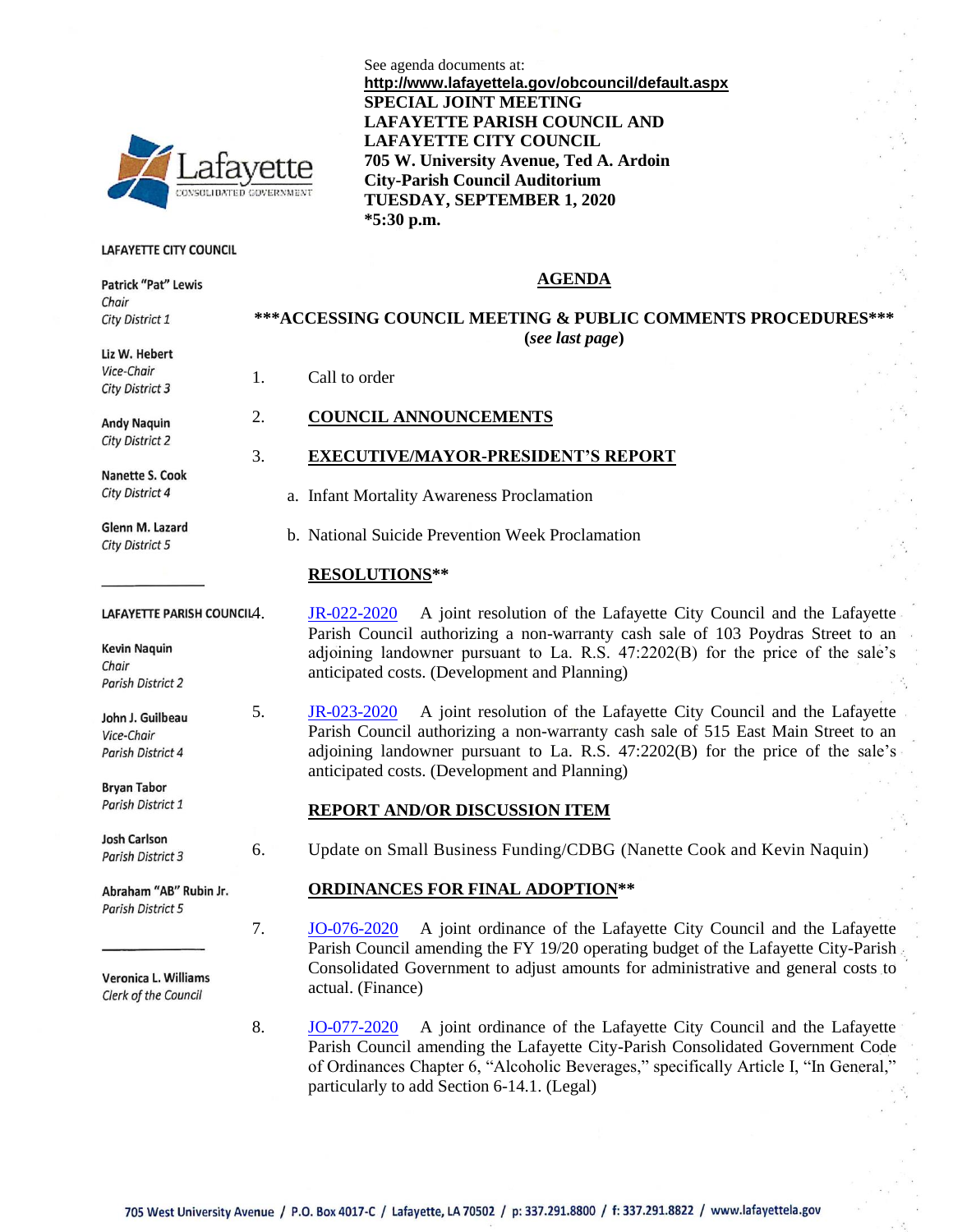- 9. [JO-078-2020](http://apps.lafayettela.gov/OBCouncil/ViewDocument.aspx?docID=1878695) A joint ordinance of the Lafayette City Council and the Lafayette Parish Council amending the Lafayette City-Parish Consolidated Government Code of Ordinances Chapter 62, "Offenses and Miscellaneous Provisions," specifically Article I, "Crime and Offenses in City of Lafayette," particularly to add Section 62- 89.1 "Downtown Curfew Hours for Minors." (Legal)
- 10. [JO-079-2020](http://apps.lafayettela.gov/OBCouncil/ViewDocument.aspx?docID=1878696) A joint ordinance of the Lafayette City Council and the Lafayette Parish Council amending the Lafayette City-Parish Consolidated Government Code of Ordinances Chapter 78, "Streets, Sidewalks, and Other Public Places," specifically Article I, "In General," particularly to add Section 78-4 "Congestion of Sidewalks and Areas Adjacent to Public Roads." (Legal)
- 11. [JO-080-2020](http://apps.lafayettela.gov/OBCouncil/ViewDocument.aspx?docID=1878697) A joint ordinance of the Lafayette City Council and the Lafayette Parish Council declaring the Stormwater Management Project a public necessity and authorizing the acquisition of the necessary rights-of-way, immovable property and other property rights requisite to the construction of said project, either on an amicable basis or through the use of the expropriation process, if necessary. (Public Works)

## **APPOINTMENTS BY COUNCIL MEMBERS, MAYOR-PRESIDENT AND/OR ANY OTHER DIRECT APPOINTING AUTHORITY**

|     | Appointing<br><b>Authority</b> | <b>Appointee Name</b><br>and Address     | <b>Board, Commission Effective</b><br>and/or Legal Agency Term |                                    | Effective<br>Date |
|-----|--------------------------------|------------------------------------------|----------------------------------------------------------------|------------------------------------|-------------------|
| 12. | Mayor-President David Eaton    | Catamaran Drive<br>Youngsville, LA 70592 | Lafayette Parish<br><b>Bayou Vermilion</b><br>District         | 2 months $& 07-20-2020$<br>4 years | 10-01-2020        |

## **INTRODUCTORY ORDINANCES\*\***

- 13. [JO-081-2020](http://apps.lafayettela.gov/OBCouncil/ViewDocument.aspx?docID=1878698) A joint ordinance of the Lafayette City Council and the Lafayette Parish Council amending the FY 19/20 operating budget of the Lafayette City-Parish Consolidated Government by authorizing the transfer of \$650,000 in Community Development Block Grant (CDBG) funds within the Community Development Department for the implementation of the Walker Road Drainage Improvements project. (Community Development)
- 14. [JO-082-2020](http://apps.lafayettela.gov/OBCouncil/ViewDocument.aspx?docID=1878699) A joint ordinance of the Lafayette City Council and the Lafayette Parish Council authorizing the City-Parish President to execute a cooperative endeavor agreement with the Lafayette Parish School Board to receive funds directed for use in construction of signage and lighting at school crosswalks and to amend the then-current operating budget of the Lafayette City-Parish Consolidated Government to account for receipt and expenditure of such funds. (Liz Hebert and Legal)
- 15. Comments from the public concerning the above introductory ordinances.

## **ADJOURN**

**IN ACCORDANCE WITH THE AMERICANS WITH DISABILITIES ACT, PLEASE CONTACT VERONICA L. WILLIAMS, COUNCIL CLERK, AT 291-8810 DESCRIBING THE ASSISTANCE THAT IS NECESSARY, IF SPECIAL ASSISTANCE IS NEEDED.**

\*5:30 PM OR IMMEDIATELY FOLLOWING THE REGULAR MEETING OF THE LAFAYETTE PARISH COUNCIL, WHICHEVER COMES LATER.